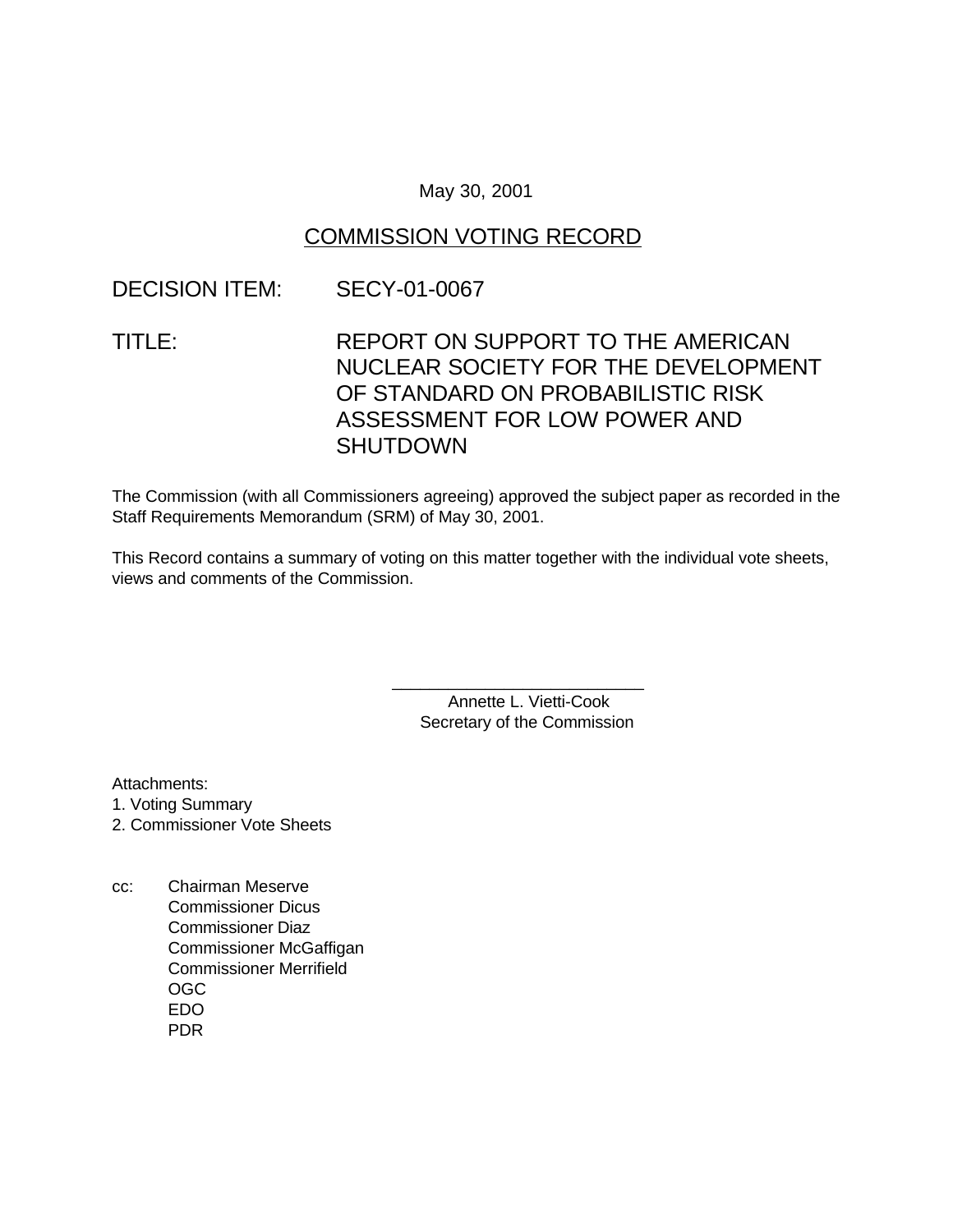### VOTING SUMMARY - SECY-01-0067

## RECORDED VOTES

|                    | <b>NOT</b><br>APRVD DISAPRVD ABSTAIN PARTICIP COMMENTS | DATE |         |
|--------------------|--------------------------------------------------------|------|---------|
| CHRM. MESERVE      | X                                                      | X    | 5/1/01  |
| <b>COMR. DICUS</b> | X                                                      |      | 5/14/01 |
| COMR. DIAZ         | X                                                      | X    | 5/3/01  |
| COMR. McGAFFIGAN X |                                                        |      | 5/11/01 |
| COMR. MERRIFIELD   | $\mathsf{X}$                                           | Х    | 5/8/01  |

### COMMENT RESOLUTION

In their vote sheets, all Commissioners approved the staff's recommendation and some provided additional comments. Subsequently, the comments of the Commission were incorporated into the guidance to staff as reflected in the SRM issued on May 30, 2001.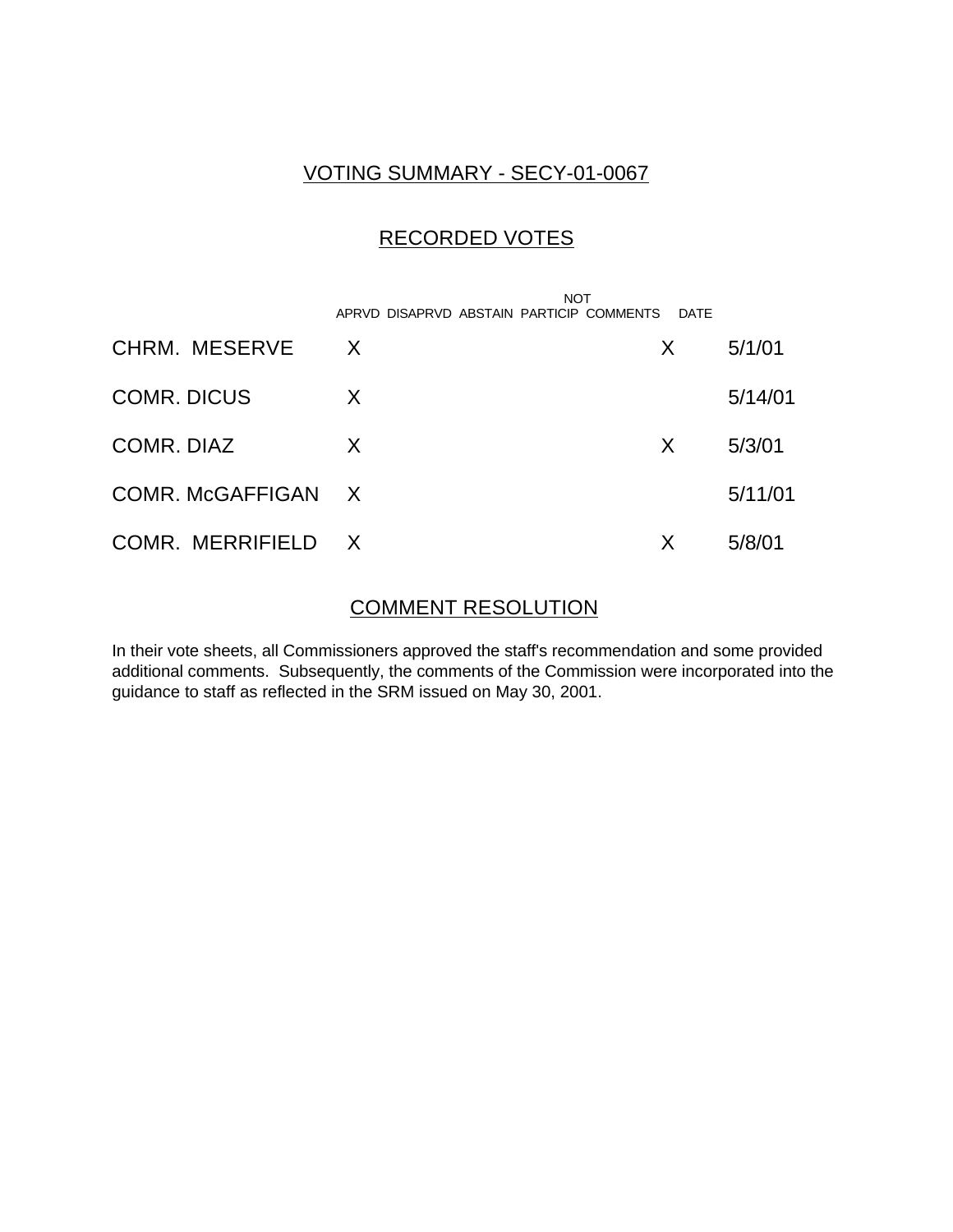#### **Commissioner Comments on SECY-01-0067**

#### Chairman Meserve

I approve the staff's recommendation to provide support to the American Nuclear Society (ANS) to update NUREG/CR-6595 to address low-power and shutdown (LPSD) conditions.

I am mindful of the discussions that accompanied the consideration of SECY-00-0007 by the Commission early last year, particularly with respect to the character of events that occur at LPSD conditions. LPSD events generally are at lower powers, system pressures, and system temperatures than those characteristic of full power operations, which provides more time for plant operators to diagnose and react to the events before the occurrence of undesirable impacts. Nonetheless, it is also true that LPSD operations may result in the availability of fewer safety systems (or non-safety-related backup systems) to prevent or mitigate consequences. Moreover, the economic incentives to shorten outages and get plants back on-line quickly have resulted, at some plants, in a drastic reduction in outage length. Because there is less time to accomplish outage-related work, the likelihood of the simultaneous unavailability of key systems is increased. This extends to the containment as well, since containment may now be open for longer periods during the outage and thus may be susceptible to failure or bypass during LPSD events. Under these circumstances, the modest effort proposed by the staff to update NUREG/CR-6595 is reasonable and prudent.

#### Commissioner Diaz

I approve the staff's request regarding additional work needed to support the ANS efforts to develop a PRA standard for LPSD operations.

The staff recommended "some limited" Level 2 work to support the ANS LPSD PRA standard effort. Specifically, the staff proposes to revise NUREG/CR-6595, "An Approach for Estimating the Frequencies of Various Containment Failure Modes" to fully account for LPSD conditions. Work in this area should reflect realistic containment conditions that would be in effect during the shutdown conditions and the ability of plant personnel to take mitigating actions in the longer time frames typically available during these conditions<sup>1</sup>.

<sup>&</sup>lt;sup>1</sup>As noted in my comments on SECY-00-0007:

It is widely accepted that calculated core damage frequency during transitional periods of LPSD could be comparable to those at power; however, these risks are dominated by a few, short periods of well-recognized vulnerabilities. There is also agreement that realistic consequences are low (especially if credit is given for operator actions) and that necessary actions can be taken to prevent and mitigate occurrences. Of course, physical facts during LPSD events work in favor of mitigating or even eliminating consequences. These physical facts include orders of magnitude reductions in the reactor core heat content and pressure, in cooling requirements, and reductions in the radioactive source terms. All these physical facts substantially increase the time for remedial actions.